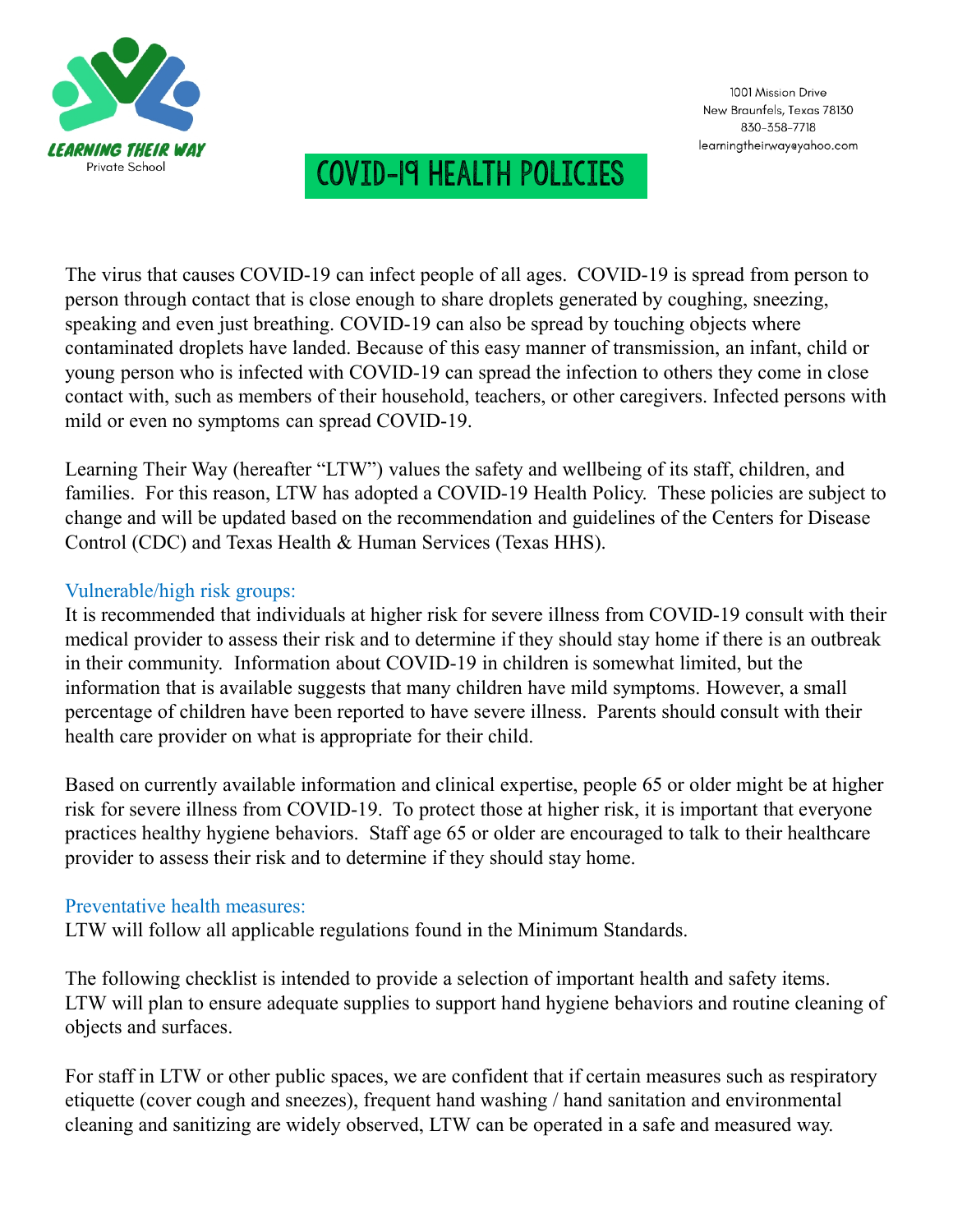

All staff will follow New Braunfels city ordinances and Texas HHS recommendations regarding wearing cloth face coverings. The wearing of face masks at LTW will be up to the individual teacher.

We cannot expect a group of PreK or School Age children not to engage in interactive play or share toys. Parents or guardians should monitor the health of their child and not send them to the program if they are displaying any symptom of COVID. Parents or guardians should seek COVID testing promptly, and report results to the program given the implications for other children, families, and staff. Parents or guardians should protect any vulnerable persons who are members of the same household or come into frequent, close contact with infants, children and youth who attend daycare.

#### Social distancing strategies:

Social distancing focuses on remaining out of congregate settings, avoiding mass gatherings, and maintaining distance from others when possible. The following social distancing strategies will be in place:

- Staff will try to maintain at least 6 feet of separation from other individuals. If such distancing is not feasible, other measures such as face covering, hand hygiene, cough etiquette, cleanliness, and sanitation will be rigorously practiced.
- Classes will include the same group each day, and the same childcare staff will remain with the same group each day.
- Each group of children will stay with their homeroom.
- There will be limited mixing of children, such as staggering playground times and keeping groups separate for special activities.
- Outdoor areas (like playgrounds in schools and parks) generally require normal routine cleaning but do not require disinfection.
	- Learning Their Way will not spray disinfectant on outdoor playground areas- it is not an efficient use of supplies and is not proven to reduce risk of COVID-19 to the public.
	- High touch surfaces made of plastic or metal, such as grab bars and railings, will be cleaned routinely.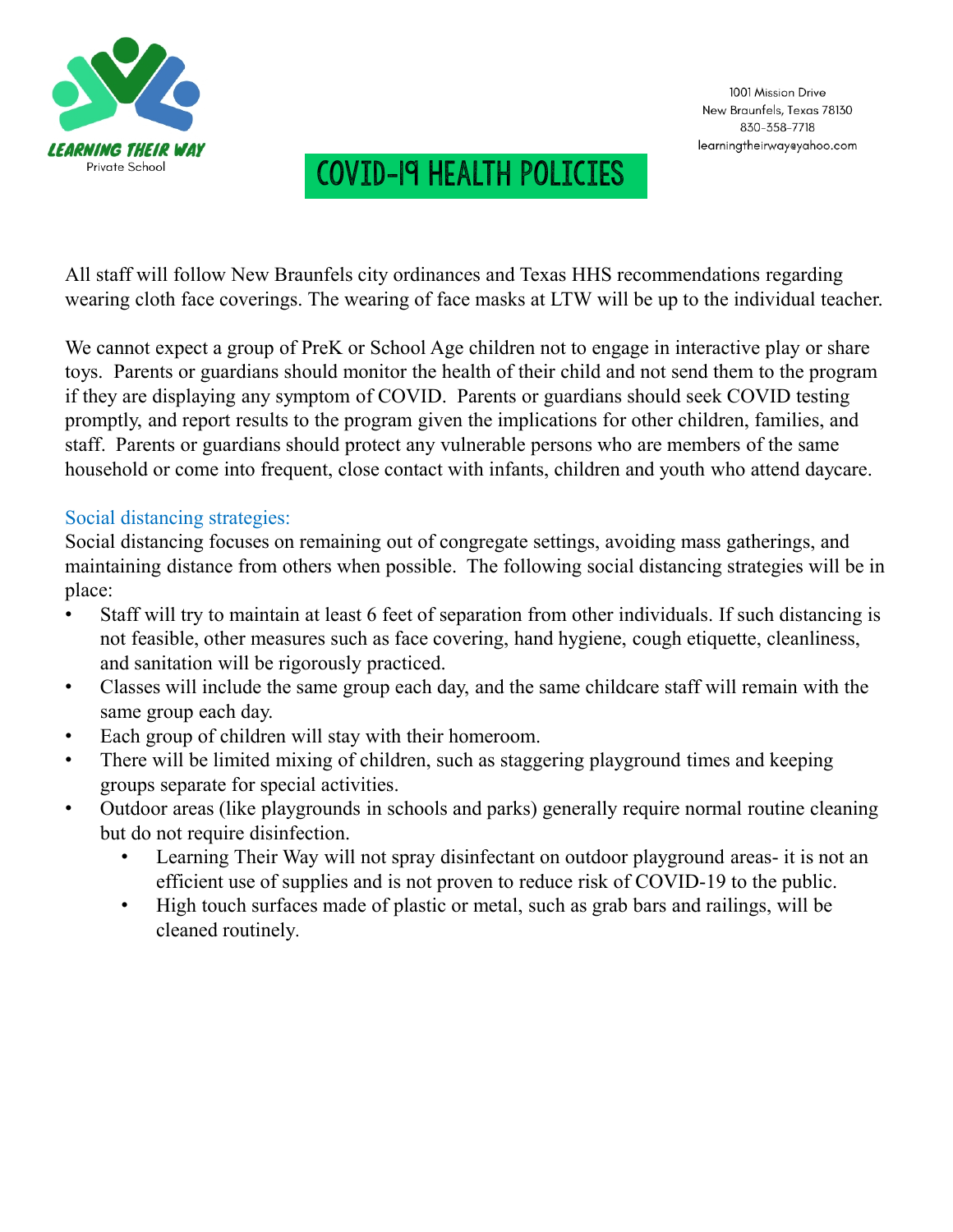

- Cleaning and disinfection of wooden surfaces (play structures, benches, tables) or groundcovers (mulch, sand) is not recommended and therefore will not be practiced.
- If possible, at nap time, children's naptime mats will be spaced out as much as possible, ideally 6 feet apart and placed head to toe in order to further reduce the potential for viral spread. Nap mats will be disinfected after each use.
- Time standing in lines will be minimized.
- Children must wash or sanitize their hands immediately after using sand, water, or sensory stations.
- The distance between children during table work will be increased as much as space allows.
- When feasible, more outside activities will be incorporated.

### Parent drop-off and pick-up:

The pick-up and drop-off of children will be completed outside of LTW, unless there is a legitimate need for the parent to enter. Drop-off will be done from the car. Pick-up will be parent walk up outside the building. Should the parent have a legitimate need to enter LTW. Arrival and drop off times will be staggered.

- Children, but not parent/guardian, will enter by the exterior door that leads directly into their classroom if available. Classrooms with interior doors will be entered by the students through the front main entrance.
- Children will clean their hands immediately upon entry to LTW. If a sink with soap and water is not available, hand sanitizer with at least 60% alcohol will be provided. *Keep hand sanitizer out of children's reach and supervise use.*
- Parents will check the child in and out each day through BrightWheel using their own handheld devices.
- If possible, older people such as grandparents over the age of 65 should not pick up children, because they are more at risk for severe illness from COVID-19.

#### Screening:

Individuals who have a fever of 100.4 F or above or other signs of illness will not be admitted to LTW. Parents are encouraged to be on the alert for signs of illness in their children and to keep them home when they are sick.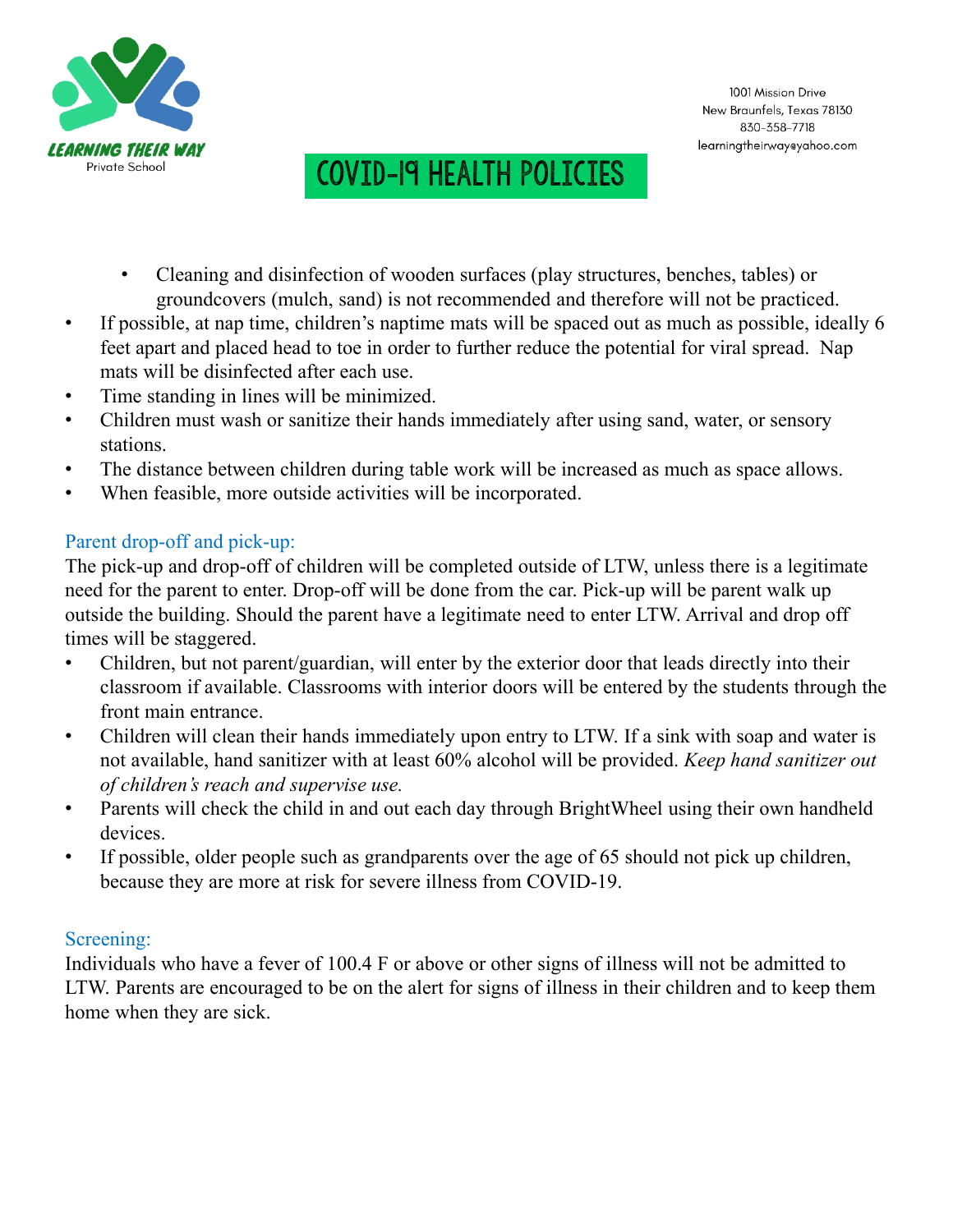

The following individuals may be screened before entering the facility:

- Staff,
- Persons with legal authority to enter, including law enforcement officers, Texas Rising Star staff, Licensing staff, and Department of Family and Protective Services staff,
- Professionals providing services to children.

**Prior to entering LTW** the following screening method will be used:

- Ask parents/guardians to take their child's temperature before coming to the facility. Upon their arrival, stand at least 6 feet away from the parent/guardian and child.
- Make a visual inspection of the child for signs of illness which could include flushed cheeks, rapid breathing or difficulty breathing (without recent physical activity), fatigue, or extreme fussiness.

### Illness:

Ill children and staff are required to stay home.

- LTW will communicate to parents the importance of keeping children home when they are sick.
- LTW will communicate to staff the importance of being vigilant for symptoms and staying in touch with the LTW Director if or when they start to feel sick.

Any staff or child will be sent home if they present with any of the following new or worsening signs or symptoms of possible COVID-19:

- **Feeling feverish or a measured temperature greater than or equal to 100.4 degrees Fahrenheit**
- **Cough**
- **Shortness of breath or difficulty breathing**
- Sore throat
- Chills
- Loss of taste or smell
- Diarrhea
- Repeated shaking with chills
- Muscle pain
- Headache
- Known close contact with a person who is lab-confirmed to have COVID-19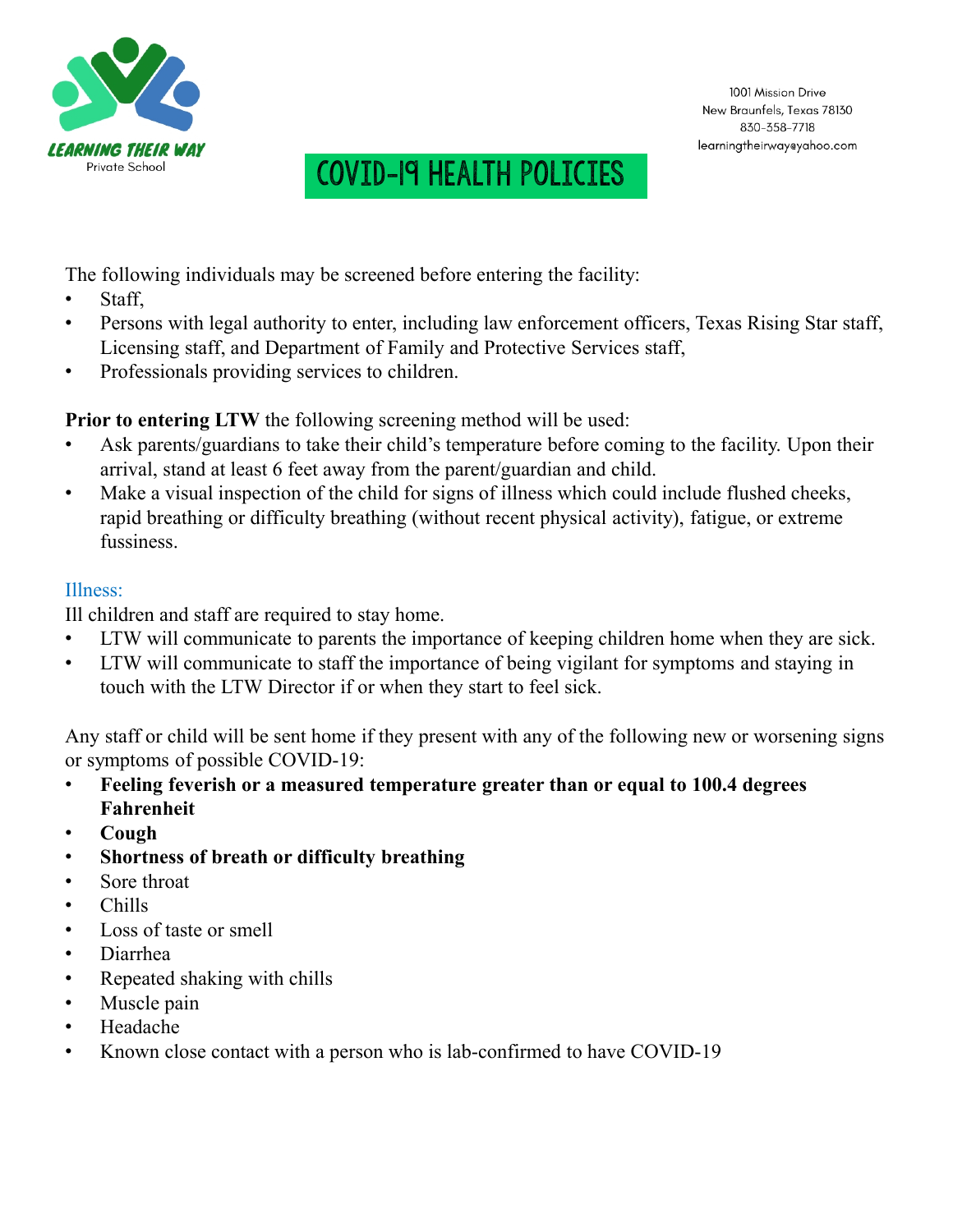

Potential exposure means a household contact or having close contact within six feet of an individual with a confirmed or suspected COVID-19 for at least 15 minutes. The period for having contact with an individual includes the period of 48 hours before the individual became symptomatic.

Any child or staff with a temperature of more than 100.4 will not be permitted to return to LTW until 24 hours after the fever has returned to normal without fever reducing medications. LTW will not allow a physician's note before the 24 hours.

Very commonly, a child might be present at LTW with cough and/or runny nose (mild respiratory symptoms) and the child is behaving normally with no fever. Children will be permitted to attend LTW if no other symptoms of illness are present.

Children or staff who become sick while at LTW will be sent home as soon as possible.

- The sick child or staff will isolate from well children and staff until they can be sent home by isolating in the main entrance/desk area.
- A sick child must always be supervised by staff. The staff member caring for the child must wear a mask and protective clothing/smock.
- The parent of the sick child will be contacted immediately and informed to contact their health care provider.
- The isolation area will be cleaned and disinfected after the sick individual has gone home.
- All areas used by the individual who is sick, such as classrooms, offices, bathrooms, and common areas, will be cleaned and disinfected.

Staff or children with the new or worsening signs or symptoms listed previously will not return to the Center until:

- In the case of an individual who was diagnosed with COVID-19, the individual may return to LTW when all three of the following criteria are met:
	- the individual has improvement in respiratory symptoms (e.g., cough, shortness of breath), and
	- at least 10 days have passed since symptoms first appeared.
	- **A copy of negative PCR test results must be returned to LTW.**
- In the case of an individual who has symptoms that could be COVID-19 and does not get evaluated by a medical professional or tested for COVID-19, the individual is assumed to have COVID-19, and the individual may not return to LTW until the individual has completed the same three-step criteria listed above.
- If the individual has symptoms that could be COVID-19 and wants to return to LTW before completing the above self-isolation period, the individual must obtain a medical professional's note clearing the individual for return based on an alternative diagnosis.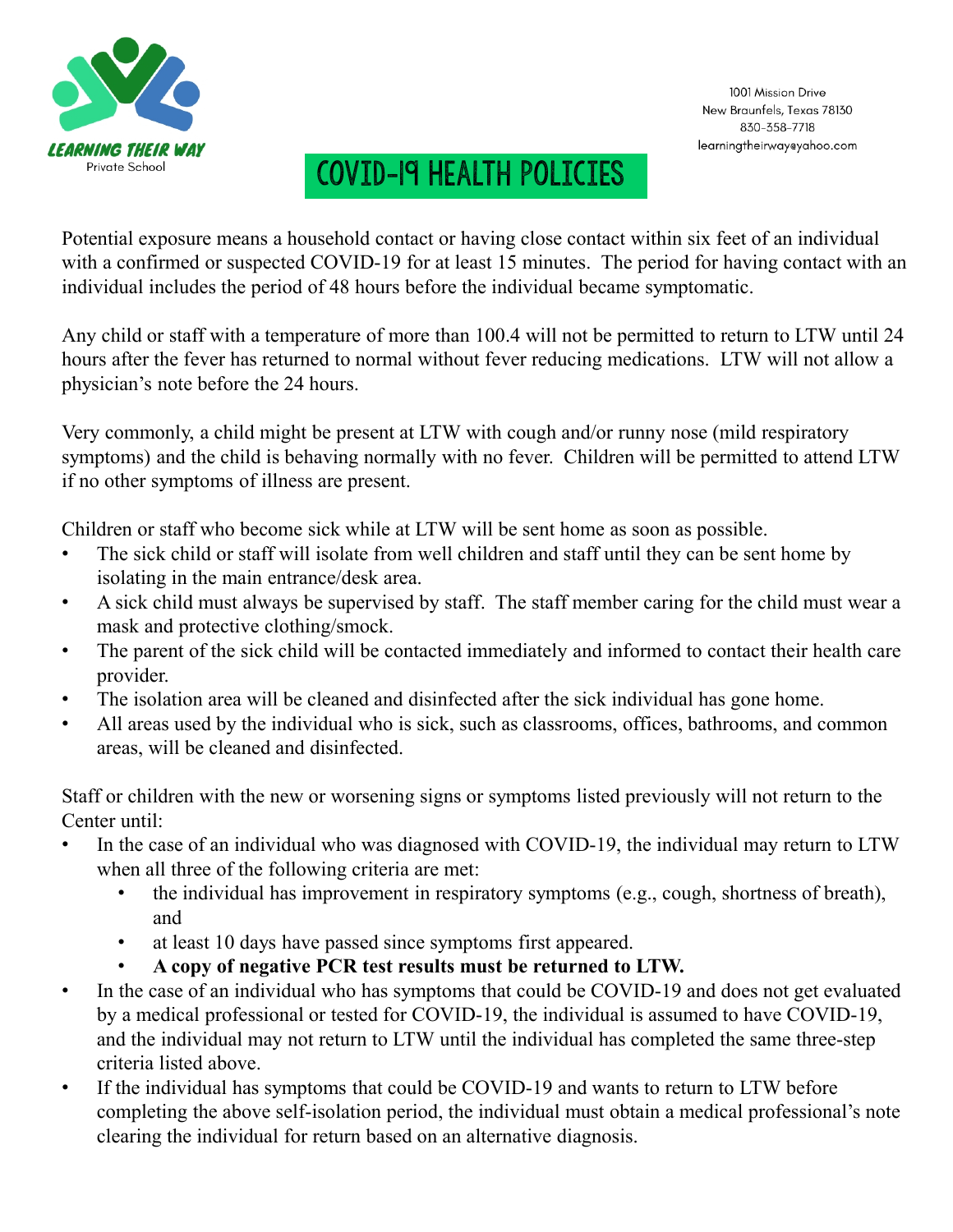

A physician's note MUST in writing state, " was seen and evaluated for \_\_\_\_\_\_\_\_\_\_\_\_\_\_\_\_\_\_\_\_\_\_\_\_\_\_\_\_\_. This individual does NOT have COVID-19 and is able to return to childcare without placing another individual at risk."

If staff members believe or a parent believes that they or the child have had close contact to someone with a confirmed case COVID-19, they should monitor their health for the above symptoms during the 10 days after the last day they were in close contact with the individual with COVID-19. The staff or child is not permitted to return to LTW until the end of the 10-day self-quarantine period from the last date of exposure.

If COVID-19 is confirmed (tested positive) in a child, staff member, or other adult who has been present in LTW, the Center will:

- Contact the local health authority.
- Contact Child Care Licensing.
- Notify all school parents in writing
- Clean and disinfect all areas used by the person who is sick.
- If more than 7 days have passed since the person who is sick visited or used the facility, additional cleaning and disinfection is not necessary.
- Continue routine cleaning and disinfection.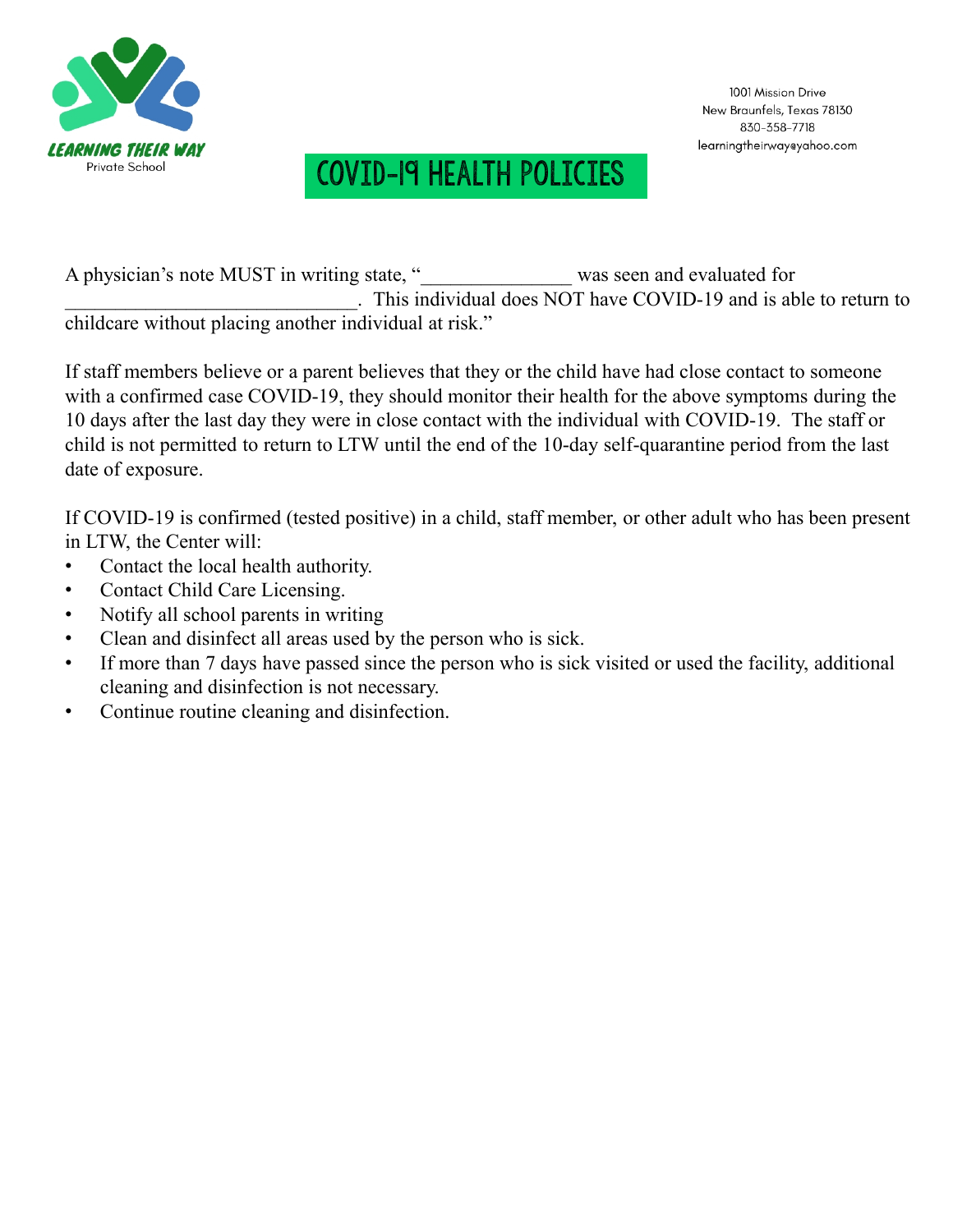

#### Enhanced cleaning and disinfecting measures:

The following will be done in addition to (or in substitution of) existing cleaning protocols in place at LTW:

- Cleaning and disinfecting efforts will be intensified over the pre-COVID-19 standards. Additional CDC guidance can be found here: https://www.cdc.gov/coronavirus/2019 ncov/community/disinfecting- building-facility.html
- Cleaning products will not be used near children, and staff will ensure that there is adequate ventilation when using these products to prevent children from inhaling toxic fumes.
- LTW will follow their regular schedule for cleaning and disinfecting.
- LTW will routinely clean, sanitize, and disinfect surfaces and objects that are frequently touched, especially toys and games.
- LTW will clean objects/surfaces not ordinarily cleaned daily such as doorknobs, light switches, classroom sink handles, countertops, nap pads, toilet training potties, desks, chairs, cubbies, and playground structures.
- The HVAC system will be adjusted to allow for more fresh air to enter the program space, if possible.
- All bathrooms will be cleaned and disinfected regularly throughout the day; at a minimum bathrooms will be cleaned and disinfected three times per day.
- Cleaning products:
	- All cleaning products will be used according to the directions on the label. For disinfection, most common EPA-registered, fragrance-free household disinfectants should be effective. A list of cleaning products specific to COVID can be found here: https://www.epa.gov/pesticide-registration/list-n-disinfectants-use-against-sars-cov-2
	- If surfaces are dirty, they will be cleaned using a detergent or soap and water prior to disinfection.
	- The manufacturer's instructions will be followed for concentration, application method, and contact time for all cleaning and disinfection products.
	- If possible, EPA-registered disposable wipes will be provided to staff so that commonly used surfaces such as keyboards, desks, and remote controls can be wiped down before use.
	- All cleaning materials should be kept secure and out of reach of children.
- Clean and sanitize toys:
	- Toys that children have placed in their mouths or that are otherwise contaminated by body secretions or excretions will be set aside until they are cleaned and disinfected by hand by a person wearing gloves. Toys will be cleaned with water and detergent, rinsed, sanitized with an EPA-registered disinfectant, rinsed again, and air-dried. A mechanical dishwasher may also be used. LTW will be mindful of items more likely to be placed in a child's mouth, like play food, dishes, and utensils.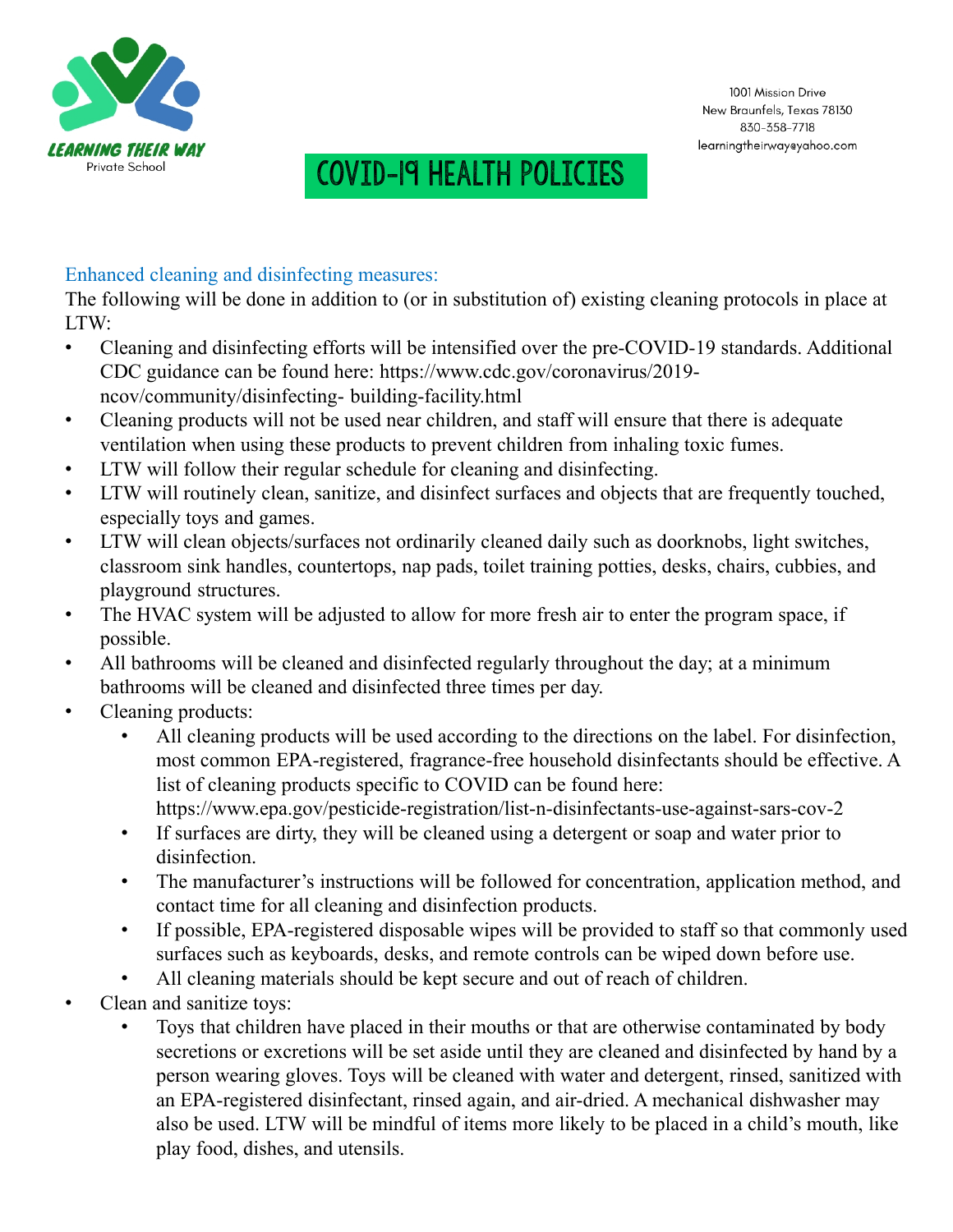

- . • Toys shared with other groups will be sanitized before being moved from one group to the other.
- Toys that need to be cleaned will be set aside, placed in a dish pan with soapy water or put in a separate container marked for "soiled toys." The dish pan and water will be kept out of reach from children to prevent risk of drowning. Toys will be washed with soapy water and rotated to promote frequent cleaning.
- Children's books and other paper materials will be rotated if used by one group in a cohort. They will not be used by any other group for at least 36 hours.
- For clean and disinfecting bedding:
	- Only bedding (sheets/blankets) that can be washed will be used.
	- Child's bedding will be kept separate in individually labeled bins/bags in their cubby. Mats will be labeled for each child.
	- Bedding will be sent home monthly to be cleaned or immediately if soiled.

### Healthy Hand Hygiene:

All children, staff and anyone entering LTW will engage in hand hygiene at the following times:

- arrival to LTW and after breaks.
- before and after preparing food or drinks,
- before and after eating or handling food, or feeding children,
- before and after administering medication or medical ointment,
- before and after diapering,
- after using the toilet or helping a child use the bathroom,
- after coming in contact with bodily fluid,
- after handling animals or cleaning up animal waste,
- after playing outdoors,
- before and after playing in sand, in water or with sensory materials, and
- after handling garbage.

Hands will be washed with soap and water for at least 20 seconds. If hands are not visibly dirty, alcoholbased hand sanitizers with at least 60% alcohol will be used if soap and water are not readily available.

- Children will be supervised when using hand sanitizer to prevent ingestion.
- Children will be assisted with handwashing.
- After assisting children with handwashing, staff will also wash their hands.
- Posters will be placed at all sinks describing handwashing steps near sinks.